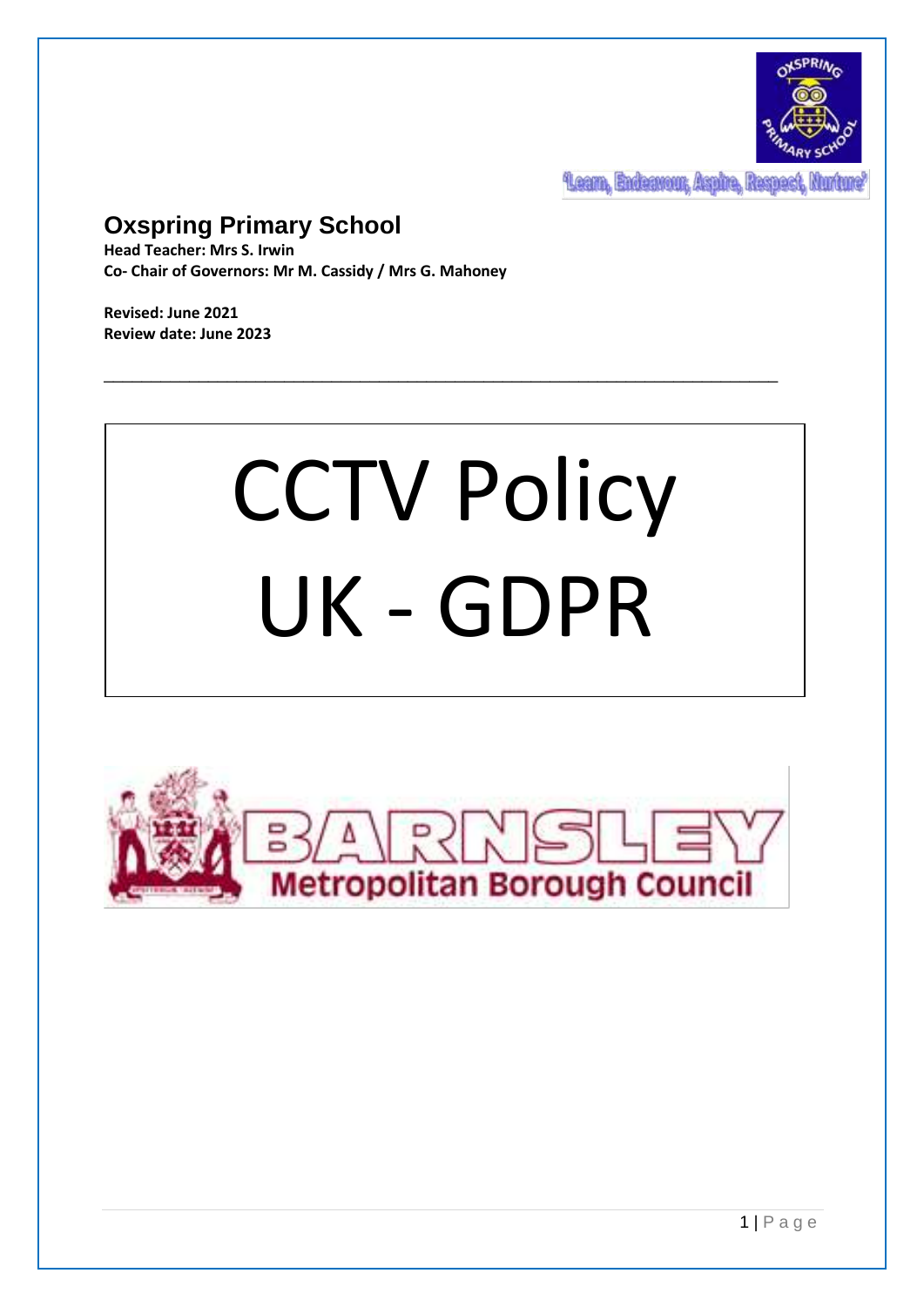## **CCTV POLICY**

#### **2.0 BACKGROUND**

- 1.0 Oxspring Primary School uses closed circuit television (CCTV) images for the prevention, identification and reduction of crime and monitor the school buildings in order to provide a safe and secure environment for pupils, staff and visitors, and to prevent the loss or damage to school property.
- 1.1 CCTV surveillance at the School is intended for the purposes of:
	- protecting the school buildings and school assets, both during and after school hours;
	- promoting the health and safety of staff, pupils and visitors;
	- preventing bullying;
	- reducing the incidence of crime and anti-social behaviour (including theft and vandalism);
	- supporting the Police in a bid to deter and detect crime;
	- assisting in identifying, apprehending and prosecuting offenders; and ensuring that the school rules are respected so that the school can be properly managed.
- 1.2 The system comprises of 8 fixed cameras.
- 1.3 The CCTV system is owned and operated by the school and the deployment of which is determined by the school's leadership team.
- 1.4 The CCTV is monitored centrally by the HT, SBM and Caretaker to control the perimeter of the school buildings for security purposes and it has been deemed to be justified by the leadership team/governors. The system is intended to capture images of intruders or of individuals damaging property or removing goods without authorisation or of anti- social behaviour.
- 1.5 The school's CCTV Scheme is registered with the Information Commissioner under the terms of the Data Protection Act. This policy outlines the school's use of CCTV and how it complies with the Act.
- 1.6 All authorised operators and employees with access to images are aware of the procedures that need to be followed when accessing the recorded images. All operators are trained in their responsibilities under the CCTV Code of Practice. All employees are aware of the restrictions in relation to access to, and disclosure of, recorded images.
- 1.7 The school complies with Information Commissioner's Office (ICO) CCTV Code of Practice to ensure it is used responsibly and safeguards both trust and confidence in its continued use. See [https://ico.org.uk/for-organisations/guide-to](https://ico.org.uk/for-organisations/guide-to-data-protection-1998/encryption/scenarios/cctv/)[data-protection-1998/encryption/scenarios/cctv/](https://ico.org.uk/for-organisations/guide-to-data-protection-1998/encryption/scenarios/cctv/)
- 1.8 The use of the CCTV system will be conducted in a professional, ethical and legal manner and any diversion of the use of CCTV security technologies for other purposes is prohibited by this policy e.g. CCTV will not be used for monitoring employee performance.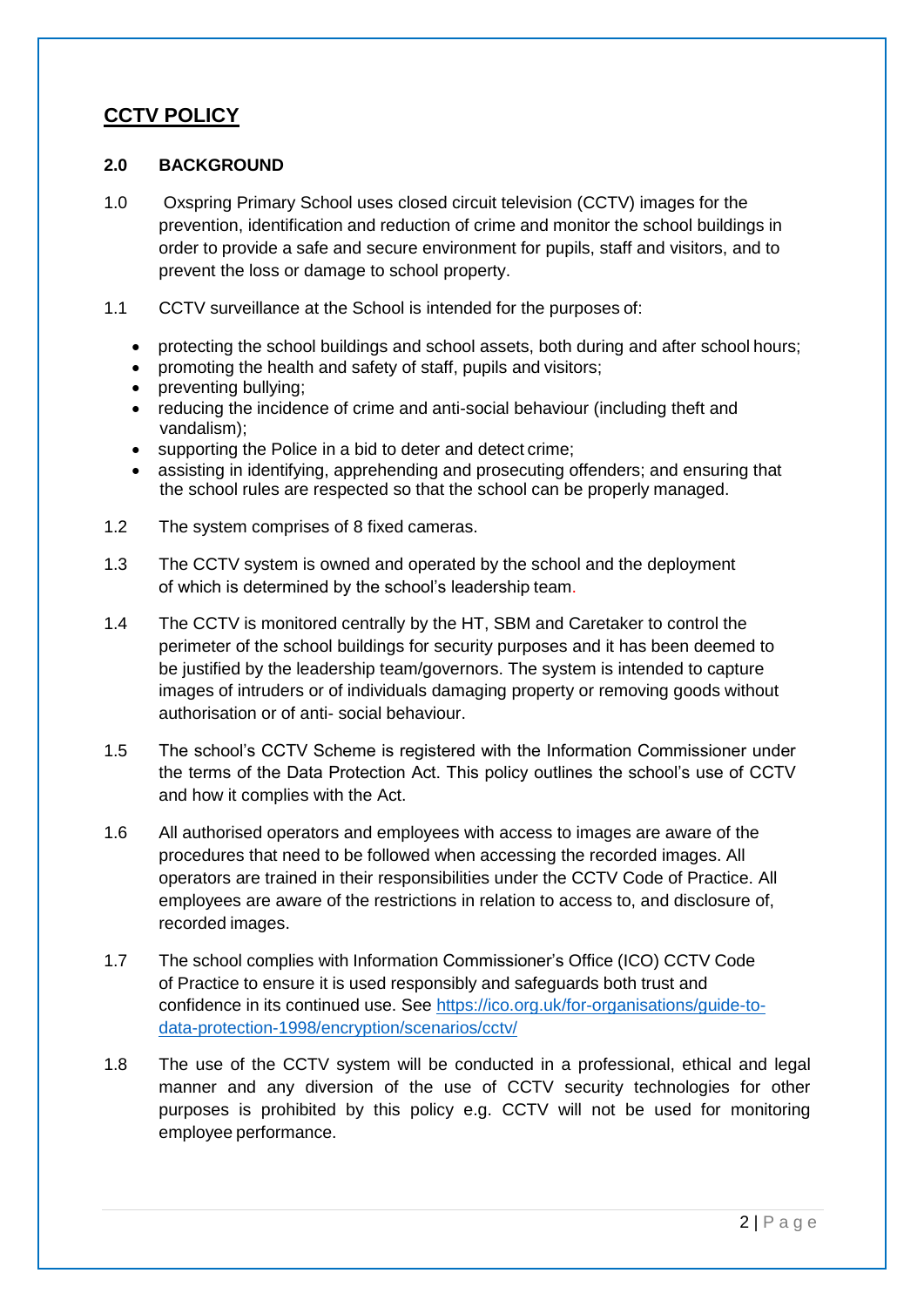1.9 CCTV monitoring of public areas for security purposes will be conducted in a manner consistent with all existing policies adopted by the school, including Dignity at Work Policy, Codes of Practice for dealing with complaints of Bullying & Harassment and Sexual Harassment and other relevant policies, including the provisions set down in equality and other educational and related legislation

#### **2.1 JUSTIFICATION FOR USE OF CCTV**

- **2.2** The use of CCTV to control the perimeter of the school buildings for security purposes has been deemed to be justified by the leadership team/governors. The system is intended to capture images of intruders or of individuals damaging property or removing goods without authorisation or of anti- social behaviour.
- **2.3** CCTV systems will not be used to monitor normal teacher/student classroom activity in school.

#### **3.0 DATA PROTECTION IMPACT ASSESSMENTS**

- **3.1** Where new CCTV systems or cameras are to be installed, the School will carry out a full Data Protection Impact Assessment identifying risks related to the installation and ensuring full compliance with data protection legislation. This may involve the need for consultation with staff, parents and local residents.
- **3.2** If the school installs a new system or upgrades its current CCTV, a new DPIA will be completed.

#### **4.0 LOCATION OF CAMERAS**

- **4.1** Cameras will be sited so they only capture images relevant to the purposes for which they are installed and care will be taken to ensure that reasonable privacy expectations are not violated. The school has a full inventory of where cameras are placed.
- **4.2** The School will ensure that the location of equipment is carefully considered to ensure that images captured comply with the Data Protection Act. The school will make every effort to position cameras so that their coverage is restricted to the school premises, which may include outdoor areas.
- **4.3** CCTV will not be used in classrooms.
- **4.4** Use of CCTV to monitor areas where individuals would have a reasonable expectation of privacy would be difficult to justify. Oxspring Primary School has endeavoured to select locations for the installation of CCTV cameras which are least intrusive to protect the privacy of individuals.
- **4.5** Cameras placed so as to record external areas are positioned in such a way as to prevent or minimise recording of passers-by or of another person's private property.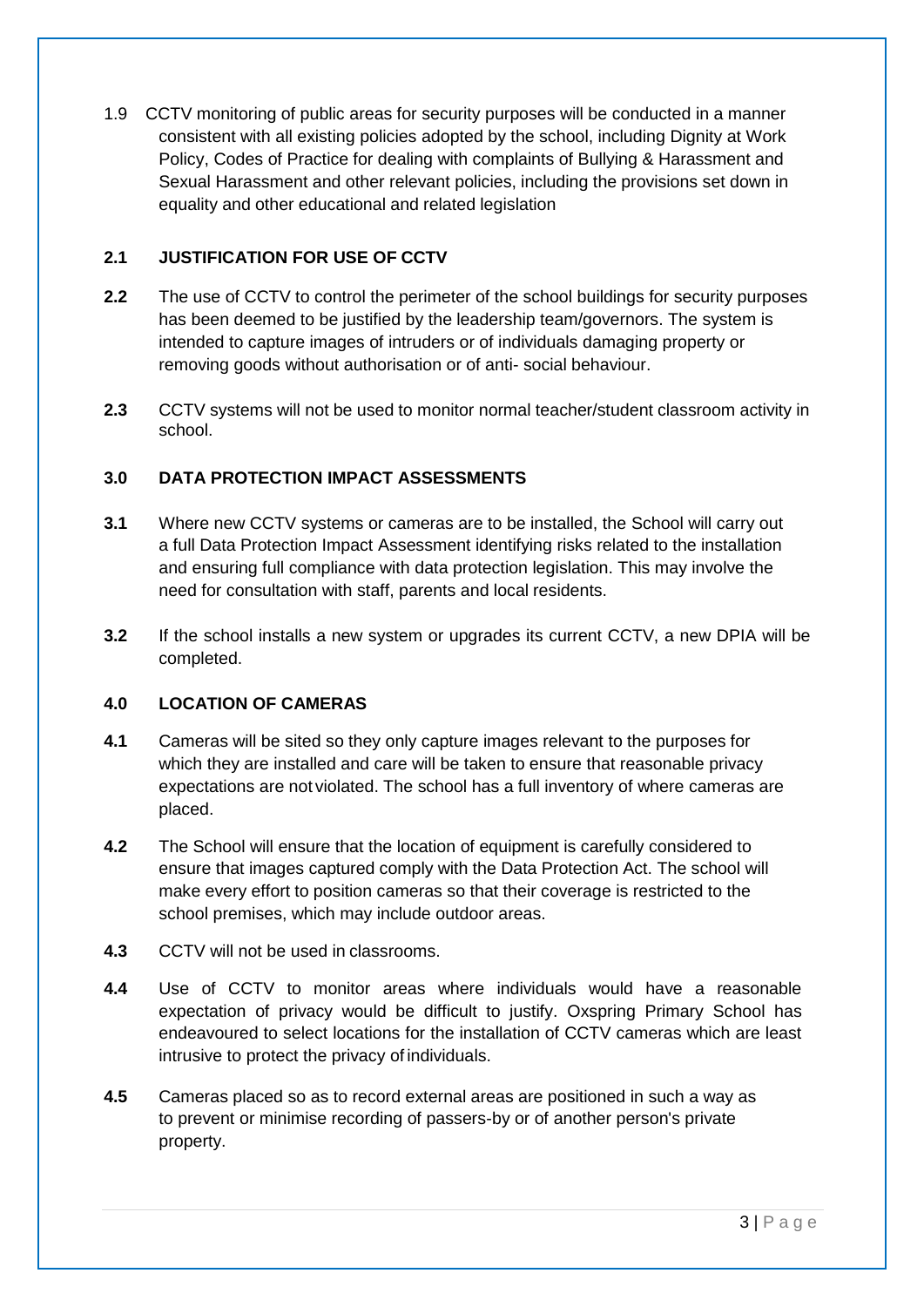**4.6** CCTV Video Monitoring and Recording of Public Areas may include the following:

- *Protection of school buildings and property:* The building's perimeter, entrances and exits, lobbies and corridors, special storage areas, office locations, receiving areas for goods/services
- *Monitoring of Access Control Systems:* Monitor and record restricted access areas at entrances to buildings and other areas
- *Verification of Security Alarms:* Intrusion alarms, exit door controls, external alarms
- *Criminal Investigations (carried out by police):* Robbery, burglary and theft surveillance

#### **5.0 COVERT SURVEILLANCE**

**5.1** Oxspring Primary School will not engage in covert surveillance.

#### **6.0 NOTIFICATION**

- 6.1 A copy of this CCTV Policy will be provided on request to staff, students, parents and visitors to the school and will be made available on the school website.
- 6.2 The location of CCTV cameras will also be indicated and adequate signage will be placed at each location in which a CCTV camera(s) is sited to indicate that CCTV is inoperation.
- 6.3 Adequate signage will also be prominently displayed at the entrance to Oxspring Primary School property. Signage shall include the name and contact details of the data controller as well as the specific purpose(s) for which the CCTV camera is in place in eachlocation.

Appropriate locations for signage will include:

- at entrances to premises i.e. external doors, school gates
- reception area
- at or close to each internal camera

#### **7.0 STORAGE AND RETENTION**

**7.1** The retention period needs to be suitable for the purpose and images should not be kept any longer than considered necessary. Data captured on the CCTV will be kept for:

Routine recorded footage - 30 days at which point the system will automatically delete the data. This is considered to be a reasonable length of time for incidents to be identified, investigated and allows sufficient time to process any subject access requests (SAR's).

Retrieved images: Retention polices should be referred to for guidance relating to any retrieved images. IF NOT SURE advice should be sought via the individuals responsible for the CCTV system before deleting images that may have future legal or insurance implications. In certain circumstances where SAR or an incident has occurred it may be prudent to retrieve and save data documenting the reasons until such time as the matter has been resolved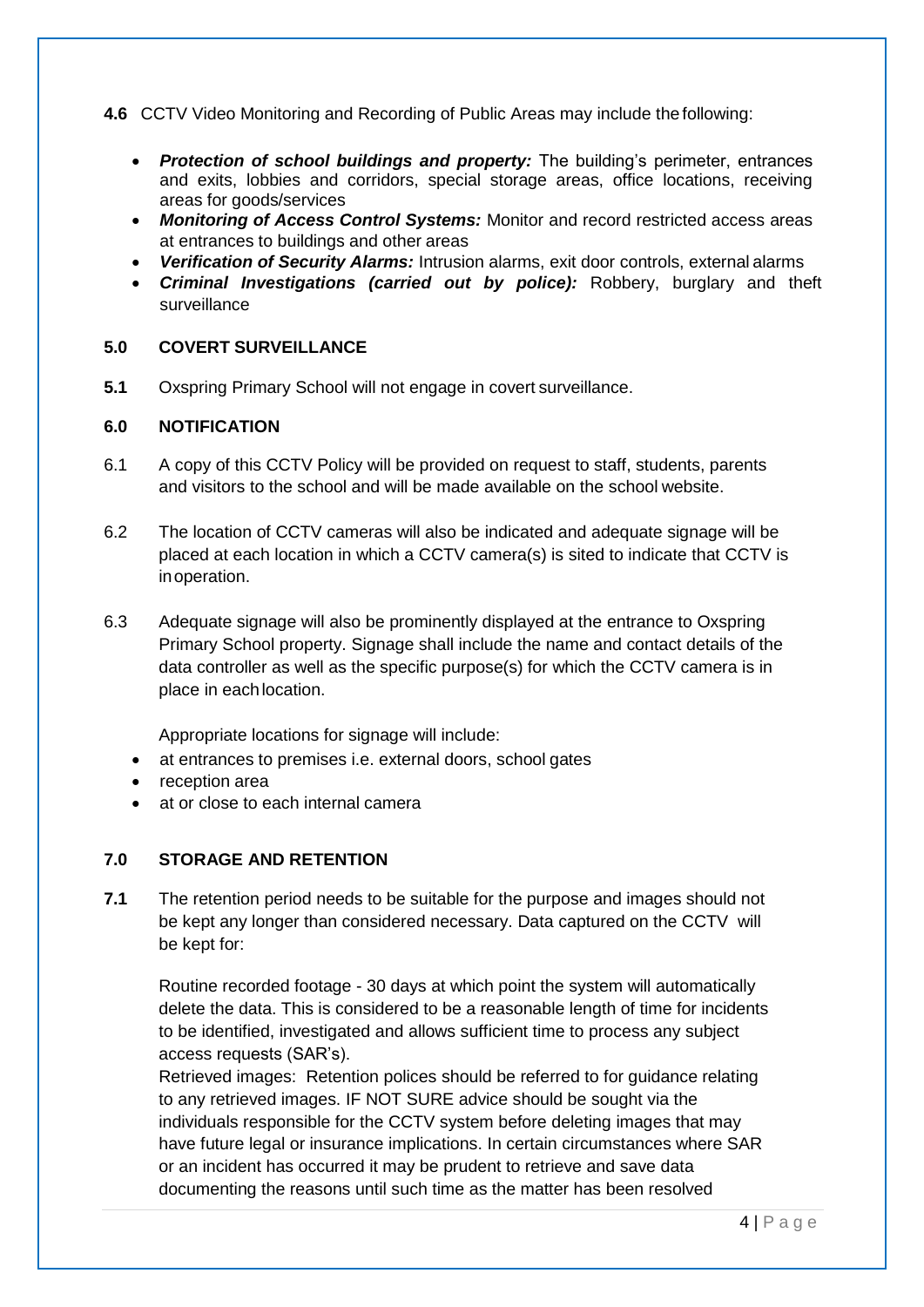- **7.2** The images/recordings will be stored in a secure environment with a log of access kept.
- **7.3** Access will be restricted to authorised personnel. Supervising the access and maintenance of the CCTV System is the responsibility of the Headteacher. The Headteacher may delegate the administration of the CCTV System to another staff member.
- **7.4** In certain circumstances, the recordings may also be viewed by other individuals in order to achieve the objectives set out above. When CCTV recordings are being viewed, access will be limited to authorised individuals on a need-to-know basis.
- **7.5** Files/Tapes/DVDs will be stored in a secure environment with a log of access to tapes kept. Access will be restricted to authorised personnel. Similar measures will be employed when using disk storage, with automatic logs of access to the images created.

#### **8.0 ACCESS**

- **8.1** Recorded footage and the monitoring equipment will be securely stored in a restricted area. Unauthorised access to that area will not be permitted at any time. The area will be locked when not occupied by authorised personnel. A log of access to footage will be maintained.
- **8.2** Access to the CCTV system and stored images will be restricted to authorised personnel only.
- **8.3** When accessing images, two authorised members of staff must be present. A written record of access will be made. Records of access will be kept.
- **8.4** A record of the date of any disclosure request along with details of who the information has been provided to (the name of the person and the organisation they represent), why they required it and how the request was dealt with will be made and kept, in case of challenge.
- **8.5** Data will be provided to those requests authorised in a permanent format where possible. If this is not possible the data subject will be offered the opportunity toview the footage.
- **8.6** In relevant circumstances, CCTV footage may be accessed:
	- By the police where Oxspring Primary School (or its agents) are required by law to make a report regarding the commission of a suspected crime; or
	- Following a request by the police when a crime or suspected crime has taken place and/or when it is suspected that illegal/anti-social behaviour is taking place on Oxspring Primary School property, or
	- To the HSE and/or any other statutory body charged with child safeguarding; or
	- To assist the Headteacher in establishing facts in cases of unacceptable student behaviour, in which case, the parents/guardians will be informed; or
	- To data subjects (or their legal representatives), pursuant to a Subject Access Request or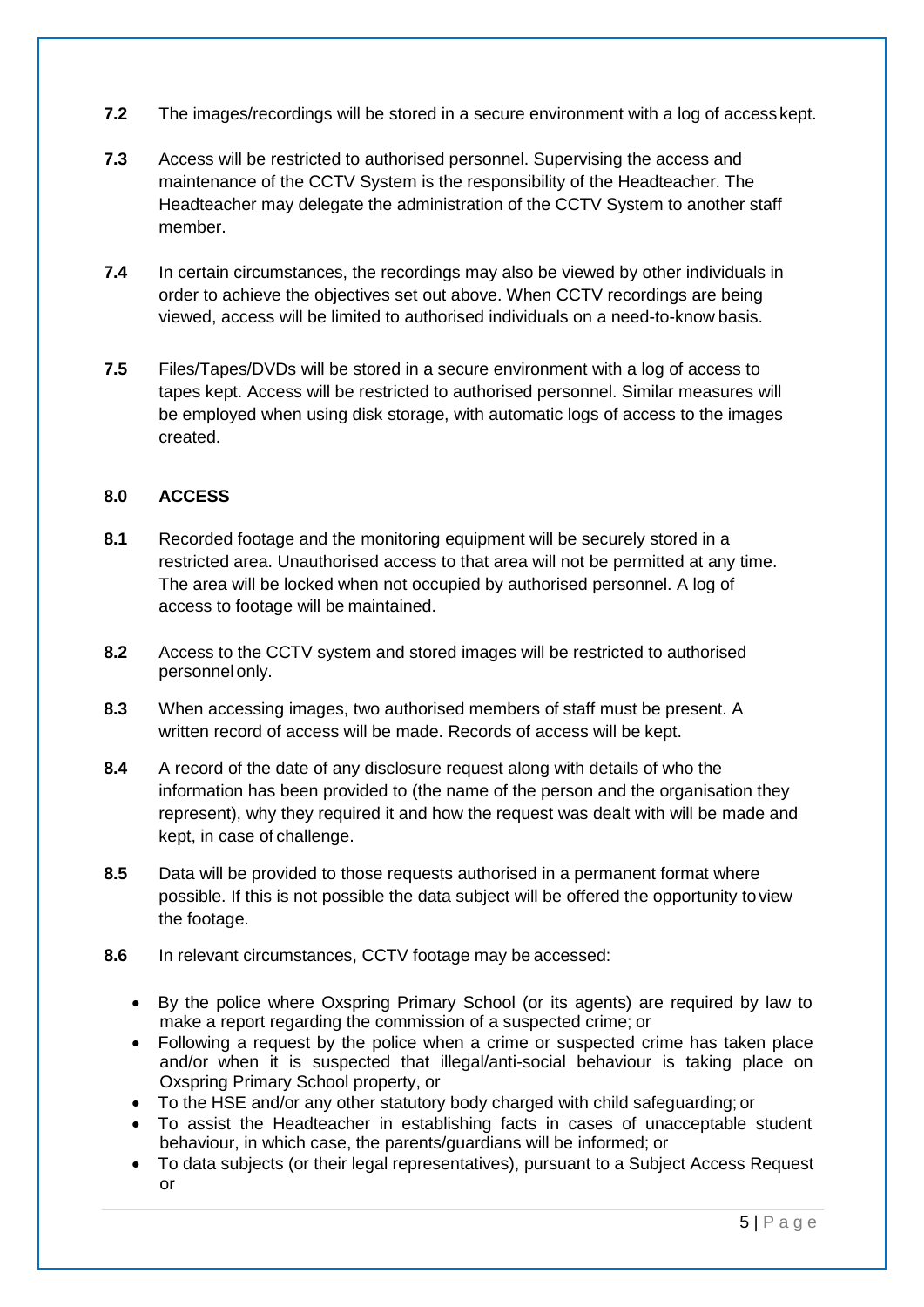- To individuals (or their legal representatives) subject to a court order.
- To the school insurance company where the insurance company requires same in order to pursue a claim for damage done to the insured property.

#### **9.0 SUBJECT ACCESS REQUESTS (SAR)**

- 9.1 Individuals have the right to request access to CCTV footage relating to themselves under the Data Protection Act.
- 9.2 Individuals submitting requests for access will be asked to provide sufficient information to enable the footage relating to them to be identified. For example, date, time and location.
- 9.3 The school will respond to requests within 30 calendar days of receiving the request in line with the school's right of access policy.
- 9.4 The school reserves the right to refuse access to CCTV footage where this would prejudice the legal rights of other individuals or jeopardise an on-going investigation.
- 9.5 A record of the date of the disclosure along with details of who the information has been provided to (the name of the person and the organisation they represent) and why they required it will be made.
- 9.6 In giving a person a copy of their data, the school provide a still/series of still pictures, a tape or a disk with relevant images. However, other images of other individuals will be obscured before the data is released.
- 9.7 Where footage contains images relating to  $3<sup>rd</sup>$  parties, the school will take appropriate steps to mask and protect the identities of those individuals.

#### **10.0 COMPLAINTS**

**10.1** Complaints and enquiries about the operation of CCTV within the school should be directed to the Headteacher in the first instance.

#### **11.0 STAFF TRAINING**

- **11.1** Staff authorised to access the CCTV system will be trained to comply with this policy. Staff will understand that all information relating to the CCTV images must be handled securely.
- **11.2** Staff will receive appropriate training to enable them to identify and handle different requests according to regulations.
- **11.3** Staff misuse of surveillance system information will lead to disciplinary proceedings.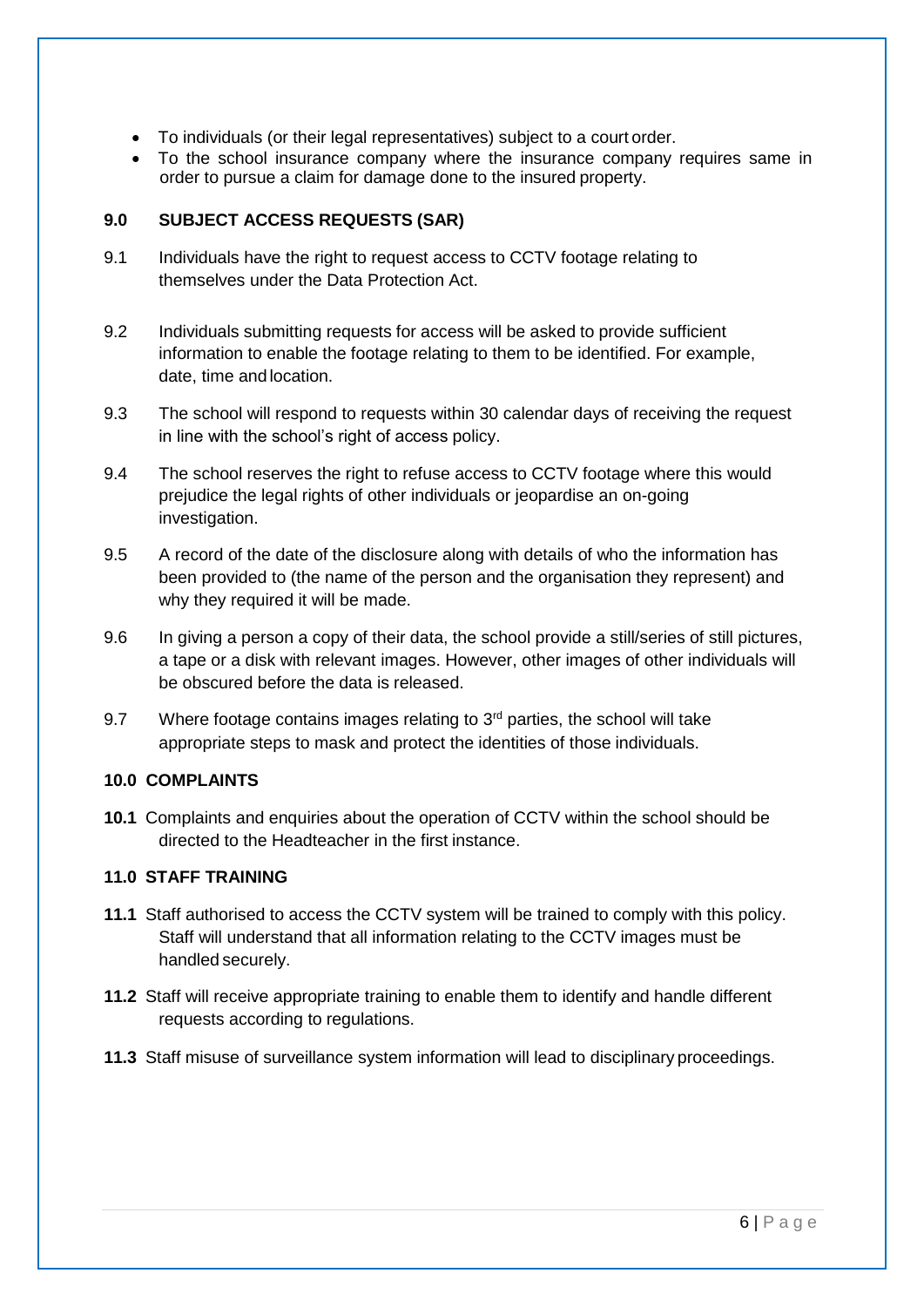#### **12.0 RESPONSIBILITIES**

**12.1** The Headteacher (or nominated deputy) will:

- Ensure that the use of CCTV systems is implemented in accordance with the policy set down by Oxspring Primary School
- Oversee and co-ordinate the use of CCTV monitoring for safety and security purposes within Oxspring Primary School
- Ensure that all existing CCTV monitoring systems will be evaluated for compliance with this policy
- Ensure that the CCTV monitoring at Oxspring Primary School is consistent with the highest standards and protections
- Review camera locations and be responsible for the release of any information or recorded CCTV materials stored in compliance with this policy
- Maintain a record of access (e.g. an access log) to or the release of tapes or any material recorded or stored in the system
- Ensure that the perimeter of view from fixed location cameras conforms to this policy both internally and externally
- Give consideration to both students and staff feedback/complaints regarding possible invasion of privacy or confidentiality due to the location of a particular CCTV camera or associated equipment
- Ensure that all areas being monitored are not in breach of an enhanced expectation of the privacy of individuals within the school and be mindful that no such infringement is likely to take place
- Co-operate with the Health & Safety Officer of Oxspring Primary School in reporting on the CCTV system in operation in the school
- Ensure that external cameras are non-intrusive in terms of their positions and views of neighbouring residential housing and comply with the principle of "Reasonable Expectation of Privacy"
- Ensure that monitoring footage are stored in a secure place with access by authorised personnel only
- Ensure that images recorded on tapes/DVDs/digital recordings are stored for a period not longer than 30 days and are then erased unless required as part of a criminal investigation or court proceedings (criminal or civil).
- Ensure that when a zoom facility on a camera is being used, there is a second person present with the operator of the camera to guarantee that there is no unwarranted invasion of privacy
- Ensure that camera control is solely to monitor suspicious behaviour, criminal damage etc. and not to monitor individual characteristics
- Ensure that camera control is not infringing an individual's reasonable expectation of privacy in public areas